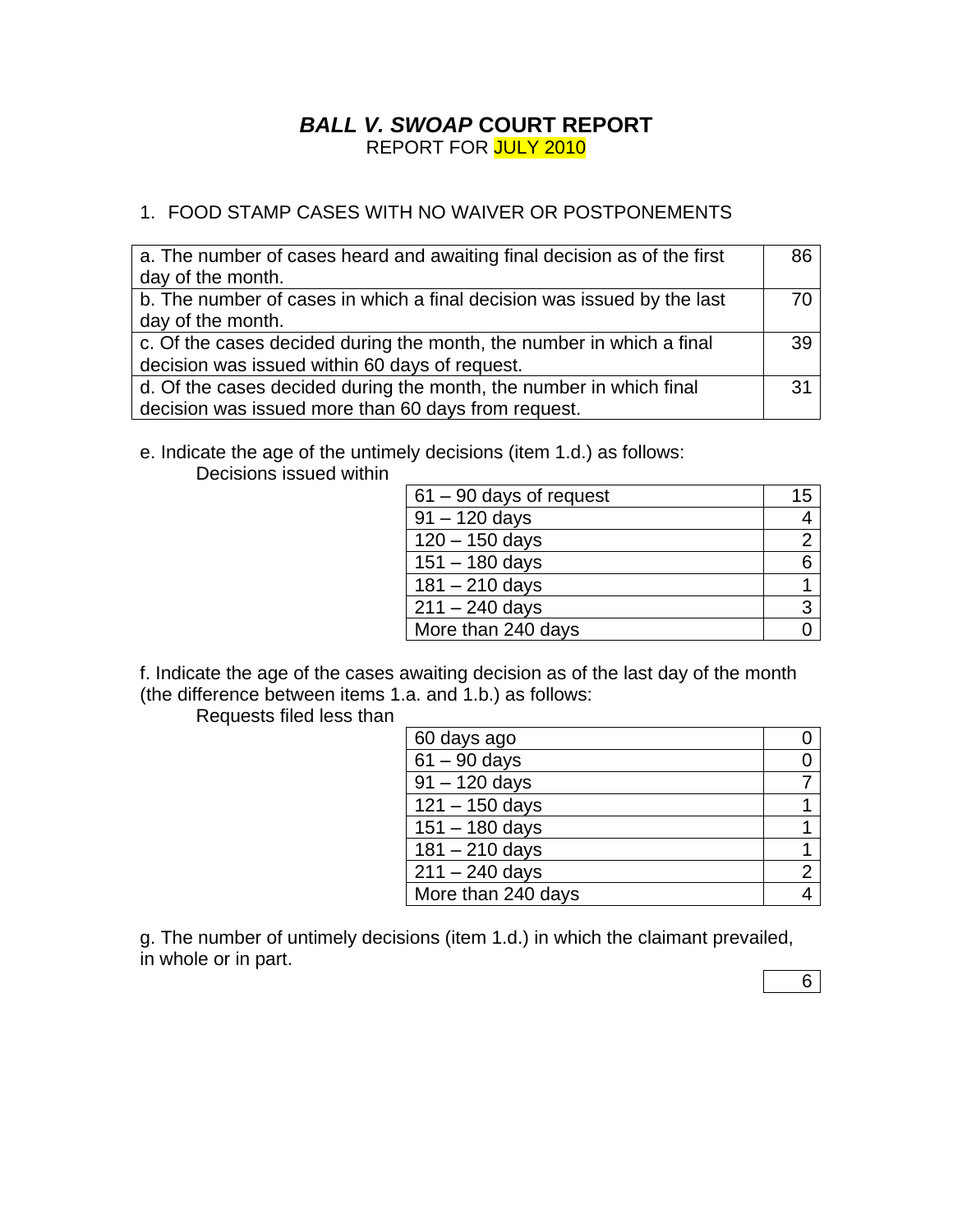## 2. FOOD STAMP CASES WITH POST HEARING CONTINUANCE (WAIVER)

| a. The number of cases heard and awaiting final decision as of the first  | 16 |
|---------------------------------------------------------------------------|----|
| day of the month.                                                         |    |
| b. The number of cases in which the final decision was issued by the last | 11 |
| day of the month.                                                         |    |
| c. Of the cases decided during the month, the number in which the final   |    |
| decision was issued within 60 days of request.                            |    |
| d. Of the cases decided during the month, the number in which the final   | ્ર |
| decision was issued more than 60 days from request.                       |    |

e. Indicate the age of the untimely decisions (item 2.d.) as follows:

Decisions issued within

| $61 - 90$ days     |  |
|--------------------|--|
| $91 - 120$ days    |  |
| $121 - 150$ days   |  |
| $151 - 180$ days   |  |
| $181 - 210$ days   |  |
| $211 - 240$ days   |  |
| More than 240 days |  |

f. Indicate the age of cases awaiting decision as of the last day of the month (the difference between items 2.a. and 2.b.) as follows:

Request filed less than

| 60 days ago        |                |
|--------------------|----------------|
| $61 - 90$ days     | $\overline{2}$ |
| $91 - 120$ days    |                |
| $121 - 150$ days   |                |
| $151 - 180$ days   |                |
| $181 - 210$ days   |                |
| $211 - 240$ days   |                |
| More than 240 days |                |

g. The number of untimely decisions (item 2.d.) in which the claimant prevailed, in whole or in part.

 $\overline{0}$ 

• In those cases where the hearing was continued on the motion of the Administrative Law Judge prior to the close of the record or the record remained open after the hearing for submission of evidence, the number of days (1 day or greater) for continuance or holding the record open are computed as an extension to the 60 / 90 days from the date of the hearing request prior to indicating the age of a case having a post hearing continuance.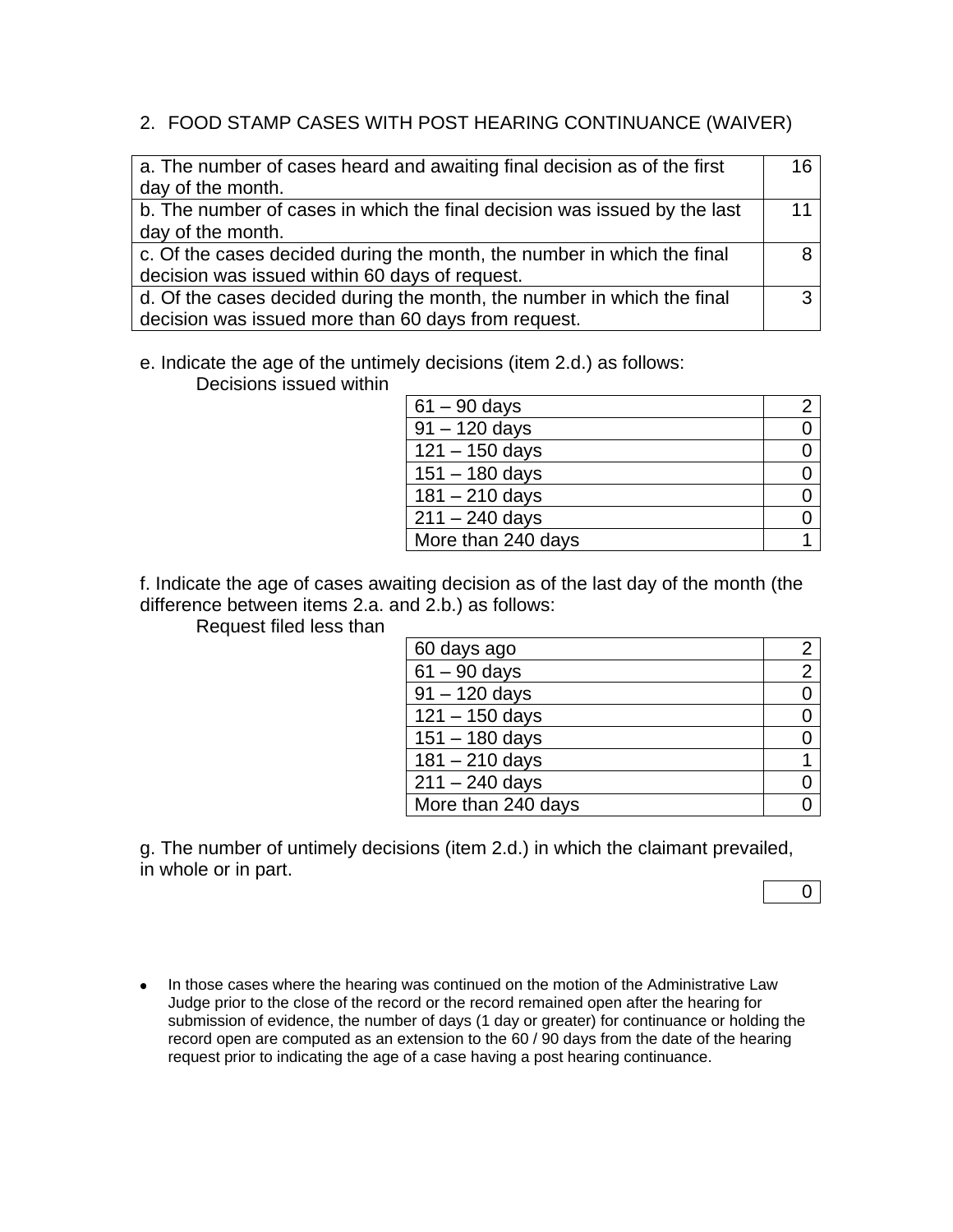## 3. FOOD STAMP ONLY CASES WITH PREHEARING POSTPONEMENT

| a. The number of cases heard and awaiting final decision as of the first  | 34 |
|---------------------------------------------------------------------------|----|
| day of the month.                                                         |    |
| b. The number of cases in which the final decision was issued by the last | 23 |
| day of the month.                                                         |    |
| c. Of the cases decided during the month, the number in which the final   | 14 |
| decision was issued within 60 days of request.                            |    |
| d. Of the cases decided during the month, the number in which the final   |    |
| decision was issued more than 60 days from request.                       |    |

e. Indicated the age of the untimely decisions (item 3.d.) as follows:

Decisions issued within

| $61 - 90$ days of request |  |
|---------------------------|--|
| $91 - 120$ days           |  |
| $121 - 150$ days          |  |
| $151 - 180$ days          |  |
| $181 - 210$ days          |  |
| $211 - 240$ days          |  |
| More than 240 days        |  |

f. Indicate the age of cases awaiting decision as of the last day of the month (the difference between items 3.a. and 3.b.) as follows:

Request filed less than

| 60 days ago        | 3              |
|--------------------|----------------|
| $61 - 90$ days     |                |
| $91 - 120$ days    | $\overline{2}$ |
| $121 - 150$ days   |                |
| $151 - 180$ days   |                |
| $181 - 210$ days   | 2              |
| $211 - 240$ days   |                |
| More than 240 days |                |

g. The number of untimely decisions (item 3.d.) in which the claimant prevailed, in whole or in part.

2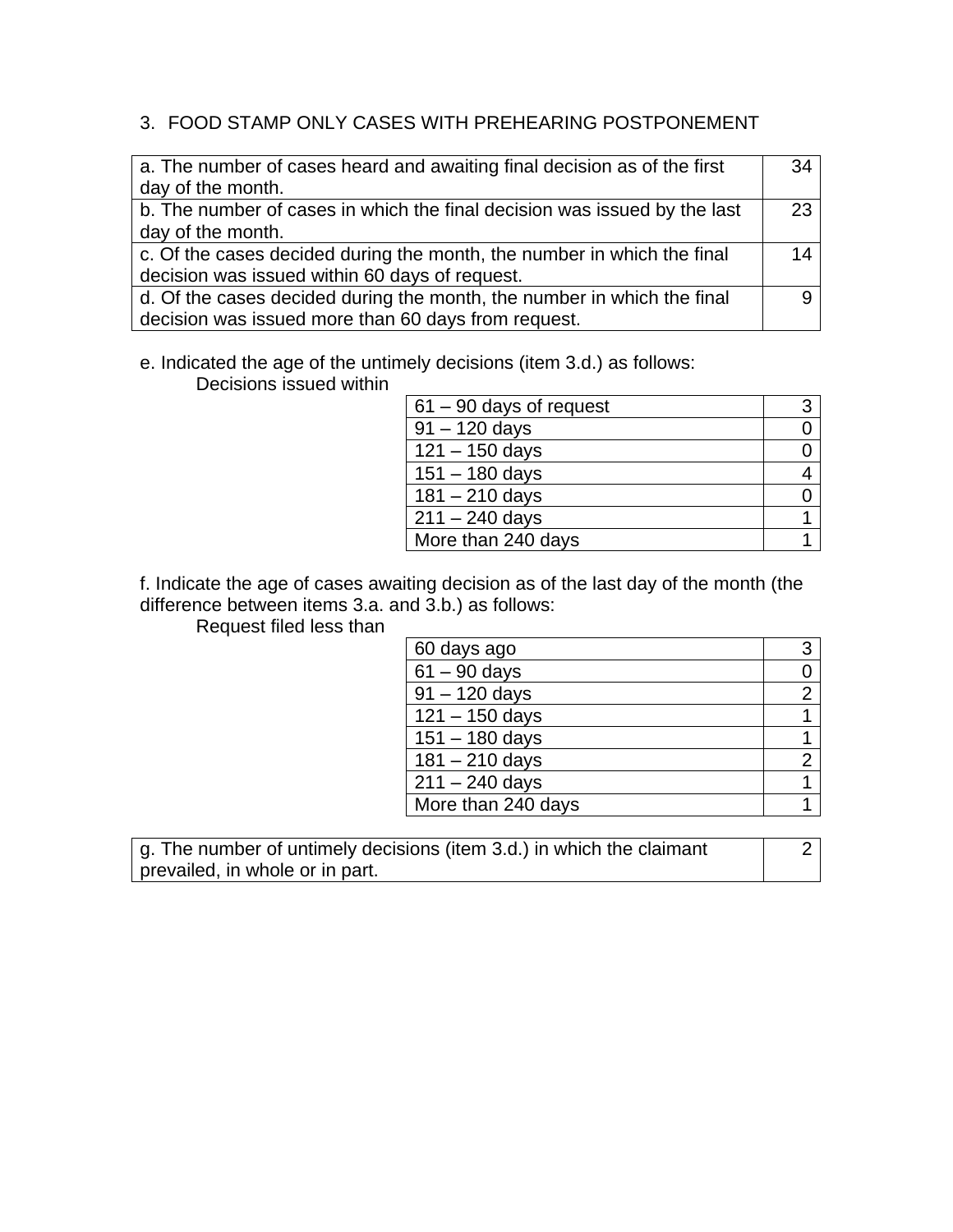## *BALL V. SWOAP* **COURT REPORT** REPORT FOR JULY 2010

## 1. CASES WITH NO WAIVER OR POSTPONEMENTS.

|                                                                                                                                | $\S$ $\S$ $\S$ | တ္တ | RCA |   | Y |
|--------------------------------------------------------------------------------------------------------------------------------|----------------|-----|-----|---|---|
| a. The number of cases heard and awaiting<br>final decision as of the first day of the month.                                  | 391            | 88  |     |   |   |
| b. The number of cases in which a final decision<br>was issued by the last day of the month.                                   | 190            | 40  | ∩   | 0 |   |
| c. Of the cases decided during the month, the<br>number in which the final decision was issued<br>within 90 days of request.   | 95             | 19  |     |   |   |
| d. Of the cases decided during the month, the<br>number in which the final decision was issued<br>more than 90 days of request | 95             | 26  |     |   |   |

e. Indicate the age of the untimely decisions (item 1.d.) as follows:

Decisions issued within

| $91 - 120$ days  | 49 | 14 |  |  |
|------------------|----|----|--|--|
| $121 - 150$ days |    | २  |  |  |
| $151 - 180$ days |    |    |  |  |
| $181 - 210$ days | 6  |    |  |  |
| $211 - 240$ days | 6  | 3  |  |  |
| $241 - 270$ days |    | 2  |  |  |
| $> 270$ days     | 18 |    |  |  |

f. Indicate the ages of cases awaiting final decision (the difference between items 1.a. and 1.b.) as of the last day of the month.

Request filed

part.

| <b>IVENNEST IIIEN</b>                           |                  |    |                |   |                |
|-------------------------------------------------|------------------|----|----------------|---|----------------|
|                                                 | $<$ 91 days      | 31 | 11             | O | 0              |
|                                                 | $91 - 120$ days  | 17 | 14             | 0 | 0              |
|                                                 | $121 - 150$ days | 23 |                | 0 | 0              |
|                                                 | $151 - 180$ days | 19 | $\overline{2}$ | 0 | $\overline{0}$ |
|                                                 | $181 - 210$ days | 14 |                | 0 | $\overline{0}$ |
|                                                 | $211 - 240$ days | 9  | $\overline{2}$ | 0 | $\overline{0}$ |
|                                                 | $241 - 270$ days | 16 | $\overline{2}$ | 0 | $\overline{0}$ |
|                                                 | $> 270$ days     | 72 | 3              | 0 | $\overline{0}$ |
|                                                 |                  |    |                |   |                |
| g. The number of untimely decisions (item 1.d.) |                  |    |                |   |                |
| in which the claimant prevailed, in whole or in |                  | 6  | 15             |   |                |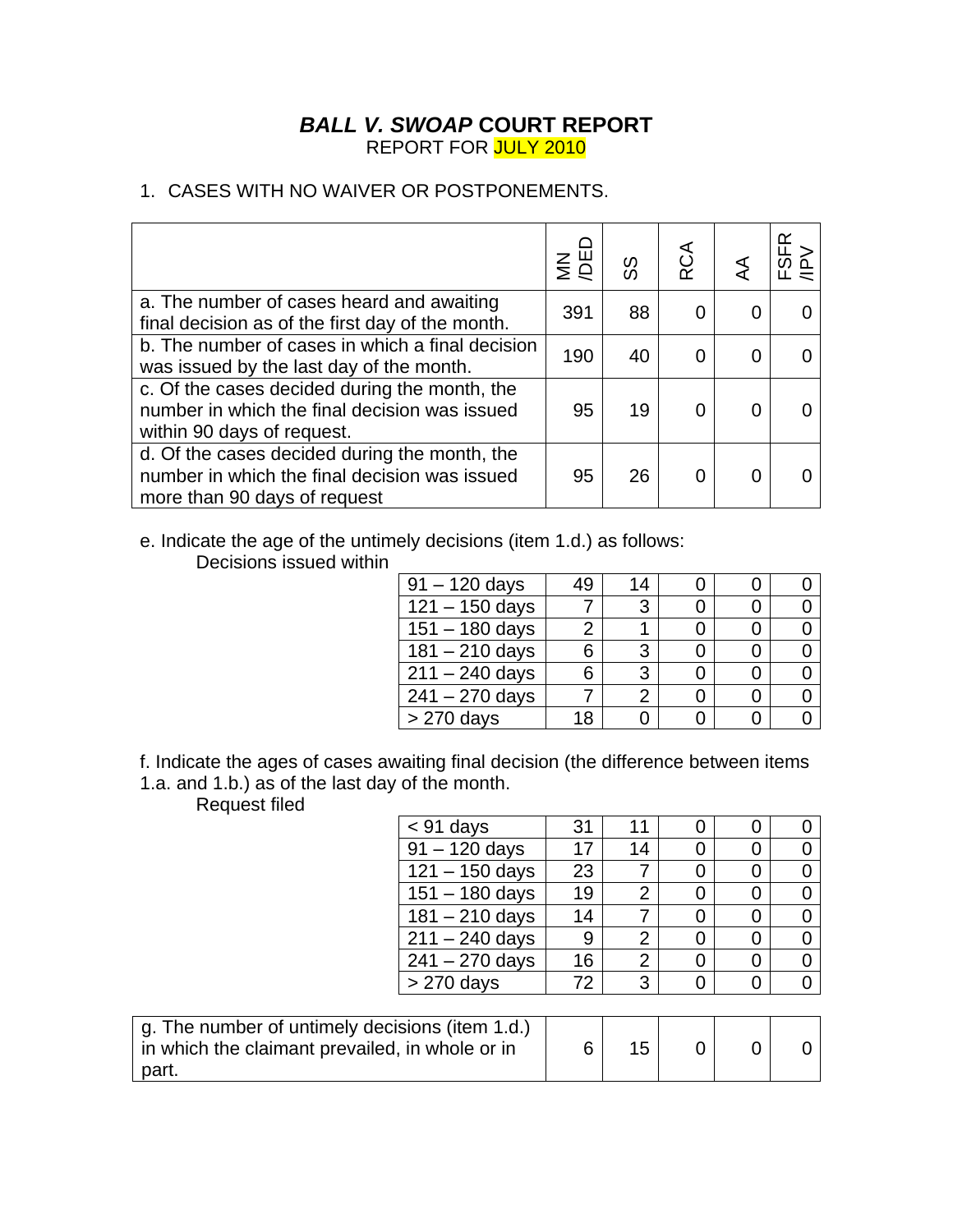### 2. CASES WITH A POSTHEARING CONTINUANCE (WAIVER)

|                                                                                                                                     | $rac{1}{2}$ | တ္တ | RCA | Y |
|-------------------------------------------------------------------------------------------------------------------------------------|-------------|-----|-----|---|
| a. The number of cases heard and awaiting<br>final decisions as of the first day of the month.                                      | 488         | 18  |     |   |
| b. The number of cases in which a final decision<br>was issued by the last day of the month.                                        | 161         | 10  |     |   |
| c. Of the cases decided during the month, the<br>number in which a final decision was issued<br>within 90 days of the request.      | 135         |     |     |   |
| d. Of the cases decided during the month, the<br>number in which a final decision was issued<br>more than 90 days from the request. | 26          | 3   |     |   |

# e. Indicate the age of the timely decisions (item 1.d.) as follows:

Decision issued within

| $91 - 120$ days         |   |  |  |
|-------------------------|---|--|--|
| $121 - 150$ days        |   |  |  |
| $151 - 180$ days        | 2 |  |  |
| $181 - 210$ days        | 2 |  |  |
| $\sqrt{211} - 240$ days | 3 |  |  |
| $241 - 270$ days        | 2 |  |  |
| > 270 days              |   |  |  |

f. Indicate the ages of cases awaiting decisions as of the last day of the month (the difference between 1.a. and 1.b.) as follows:

Request filed

| < 91 days ago    | 142 | 5 |  |  |
|------------------|-----|---|--|--|
| $91 - 120$ days  | 30  |   |  |  |
| $121 - 150$ days | 22  |   |  |  |
| $151 - 180$ days | 16  |   |  |  |
| $181 - 210$ days | 27  |   |  |  |
| $211 - 240$ days | 16  |   |  |  |
| $241 - 270$ days | 18  |   |  |  |
| > 270 days       | 56  |   |  |  |

| g. The number of untimely decisions (item 2.d.)<br>in which the claimant prevailed, in whole or in |  |  |  |
|----------------------------------------------------------------------------------------------------|--|--|--|
| part.                                                                                              |  |  |  |

In those cases where the hearing was continued on the motion of the Administrative Law Judge prior to the close of the record or the record remained open after the hearing for submission of evidence, the number of days (1 day or greater) for continuance or holding the record open are computed as an extension to the 60 / 90 days from the date of the hearing request prior to indicating the age of a case having a post hearing continuance.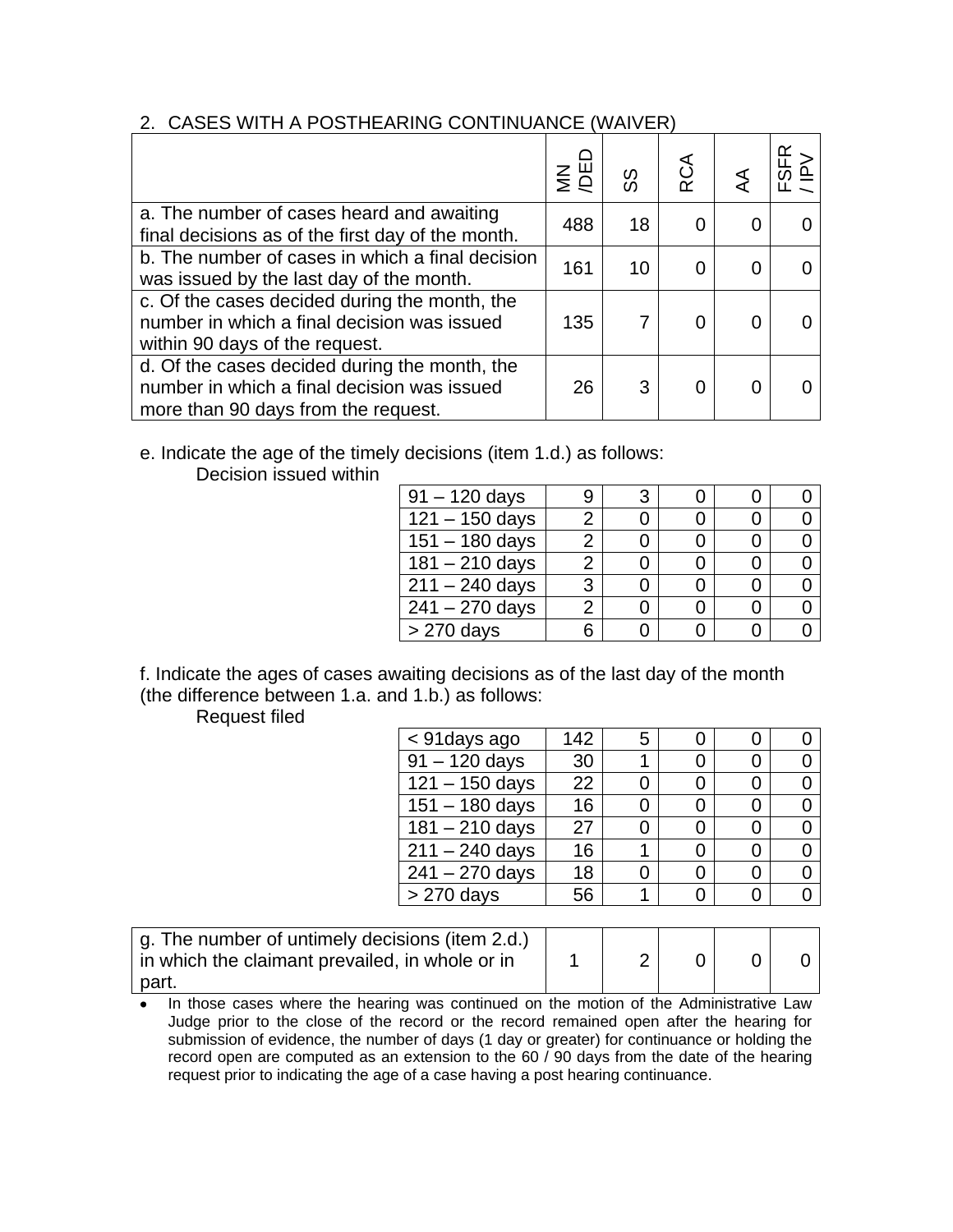# 3. CASES WITH PREHEARING POSTPONEMENT

|                                                                                                                           | $\leq \Xi$ | တ္တ | RCA |   |  |
|---------------------------------------------------------------------------------------------------------------------------|------------|-----|-----|---|--|
| a. The number of cases heard and awaiting<br>final decision as of the first day of the month.                             | 279        | 48  |     | 0 |  |
| b. The number of cases in which a final decision<br>was issued by the last day of the month.                              | 137        | 24  |     | O |  |
| c. Of cases decided during the month, the<br>number in which the final decision was issued<br>within 90 days of request.  | 79         | 13  |     |   |  |
| d. Of cases decided during the month, the<br>number in which final decision was issued more<br>than 90 days from request. | 58         | 12  |     |   |  |

e. Indicate the age of the untimely decisions (item 3.d.) as follows:

Decisions issued within

| $91 - 120$ days             | 21 |   |  |  |
|-----------------------------|----|---|--|--|
| $\overline{121} - 150$ days | 6  | 3 |  |  |
| $151 - 180$ days            | 5  |   |  |  |
| $181 - 210$ days            | 3  |   |  |  |
| $211 - 240$ days            | 5  |   |  |  |
| $\sqrt{241} - 270$ days     |    |   |  |  |
| $> 270$ days                |    |   |  |  |

f. Indicate the age of cases awaiting decision (the difference between 3.a. and 3.b.) as of the last day of the month.

Request filed

| < 91 days ago               | 35 |   |  |  |
|-----------------------------|----|---|--|--|
| $91 - 120$ days             | 18 | 5 |  |  |
| $121 - 150$ days            | 18 |   |  |  |
| $151 - 180$ days            |    |   |  |  |
| $\overline{181} - 210$ days | 13 |   |  |  |
| $211 - 240$ days            | 6  |   |  |  |
| $\sqrt{241} - 270$ days     | 2  |   |  |  |
| > 270 days                  |    |   |  |  |
|                             |    |   |  |  |

| g. The number of untimely decisions (item 3.d.)<br>in which the claimant prevailed, in whole or in |  |  |  |
|----------------------------------------------------------------------------------------------------|--|--|--|
| part.                                                                                              |  |  |  |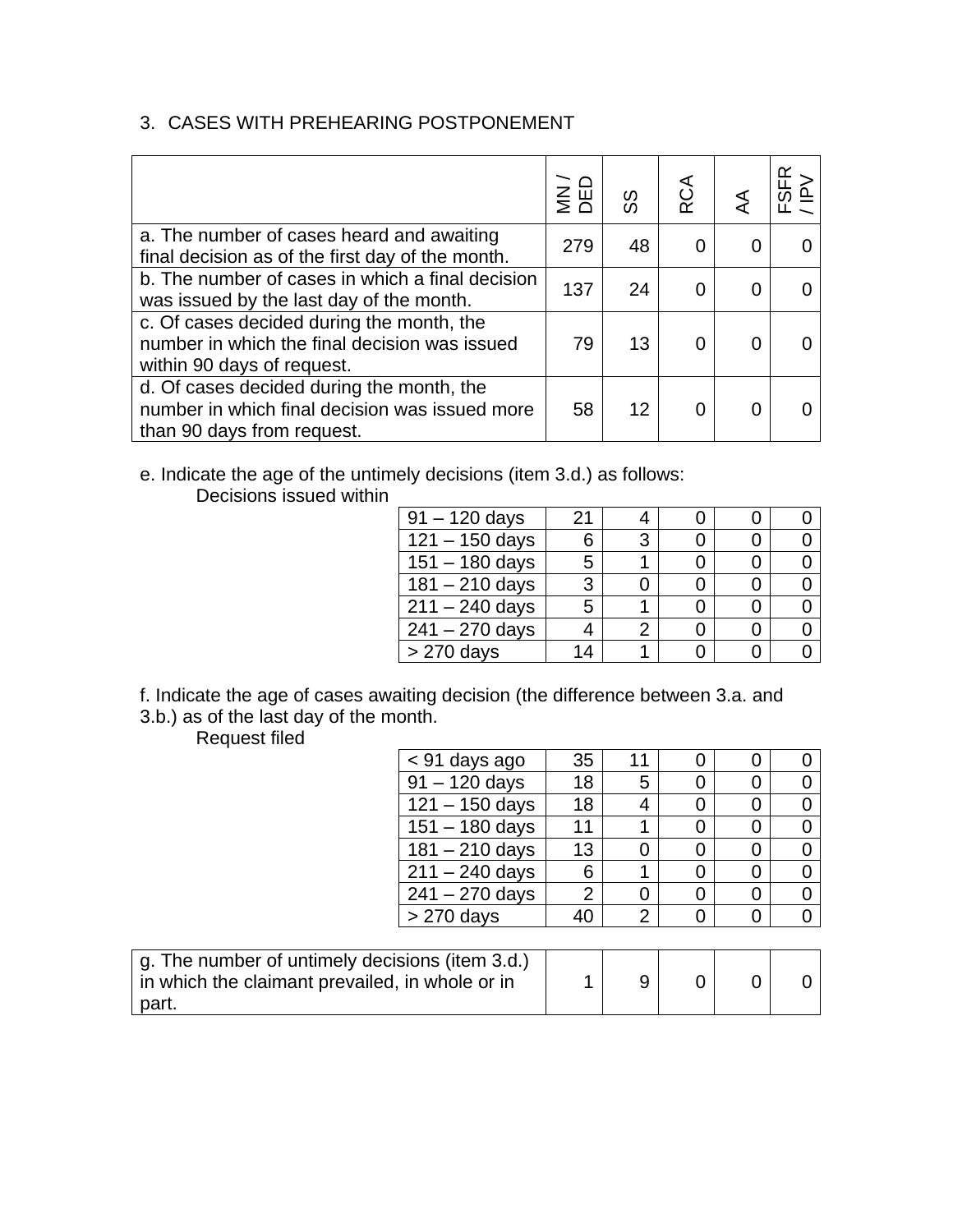#### 4. INTERIM PAYMENTS DURING THE REPORTING MONTH

| a. The number of claimants paid \$50.00 or more under paragraph 3 of the | 42 |
|--------------------------------------------------------------------------|----|
| Order of Ball v. Swoap 1981.                                             |    |

b. Of the payments shown (item 4.a.), indicate the penalty payment for each late case:

| NON-CW    | \$25.00 / day |
|-----------|---------------|
| MN        | \$62.50 / day |
| <b>FS</b> | \$27.50 / day |

NON-CW

 days / 9 days late / \$225.00 days / 448 days late / \$11,200.00 days / 48 days late / \$1,200.00 days / 48 days late / \$1,200.00 days / 55 days late / \$1,375.00 days / 51 days late / \$1,275.00 days / 9 days late / \$225.00 days / 52 days late / \$1,300.00 days / 24 days late / \$600.00 days / 2 days late / \$50.00 days / 8 days late / \$200.00 days / 5 days late / \$125.00 days / 62 days late / \$1,550.00 days / 50 days late / \$1,250.00 days / 37 days late / \$925.00 days / 196 days late / \$4,900.00 days / 5 days late / \$125.00 days / 10 days late / \$250.00 days / 6 days late / \$125.00 days / 65 days late / \$1,625.00 days / 1 day late / \$50.00 minimum days / 40 days late / \$1,000.00 days / 3 days late / \$75.00 days / 77 days late / \$1,925.00 days / 35 days late / \$875.00 days / 62 days late / \$1,550.00

FS

 days / 3 days late / \$82.50 days / 5 days late / \$137.50 days / 1 day late / \$50.00 minimum days / 35 days late / \$962.50 days / 3 days late / \$82.50 days / 50 days late / \$1,375.00